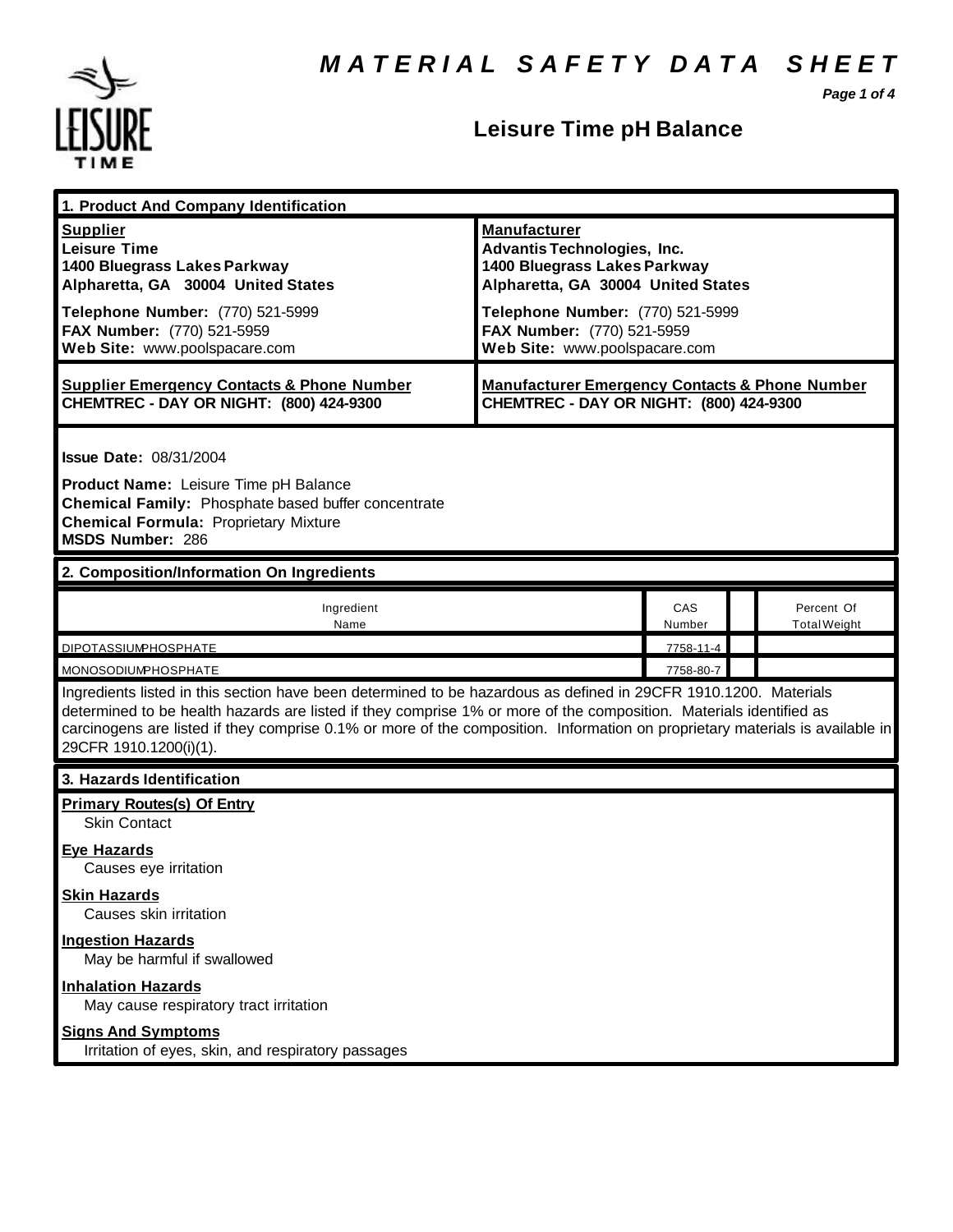### **Leisure Time pH Balance**



#### **5. Fire Fighting Measures**

**Flash Point:** N/A °F **Flammability Class:** N/A

#### **Extinguishing Media**

Use the appropriate extinguishing media for the surrounding fire.

#### **Fire Fighting Instructions**

Firefighters should wear self-contained breathing apparatus and full protective gear. Water can be used to cool and protect exposed material.

### **6. Accidental Release Measures**

Clean up spill immediately. Contain and/or absorb spill with inert material (e.g. sand, vermiculite). Use appropriate containers to avoid environmental contamination.

### **7. Handling And Storage**

### **Handling And Storage Precautions**

Keep out of reach of children. Store material in a cool and dry place. Keep containers tightly closed.

### **Handling Precautions**

Use only with adequate personal protection.

### **Storage Precautions**

Keep out of reach of children.

#### **Work/Hygienic Practices**

Use safe chemical handling procedures suitable for the hazards presented by this material. Avoid contact with skin and eyes.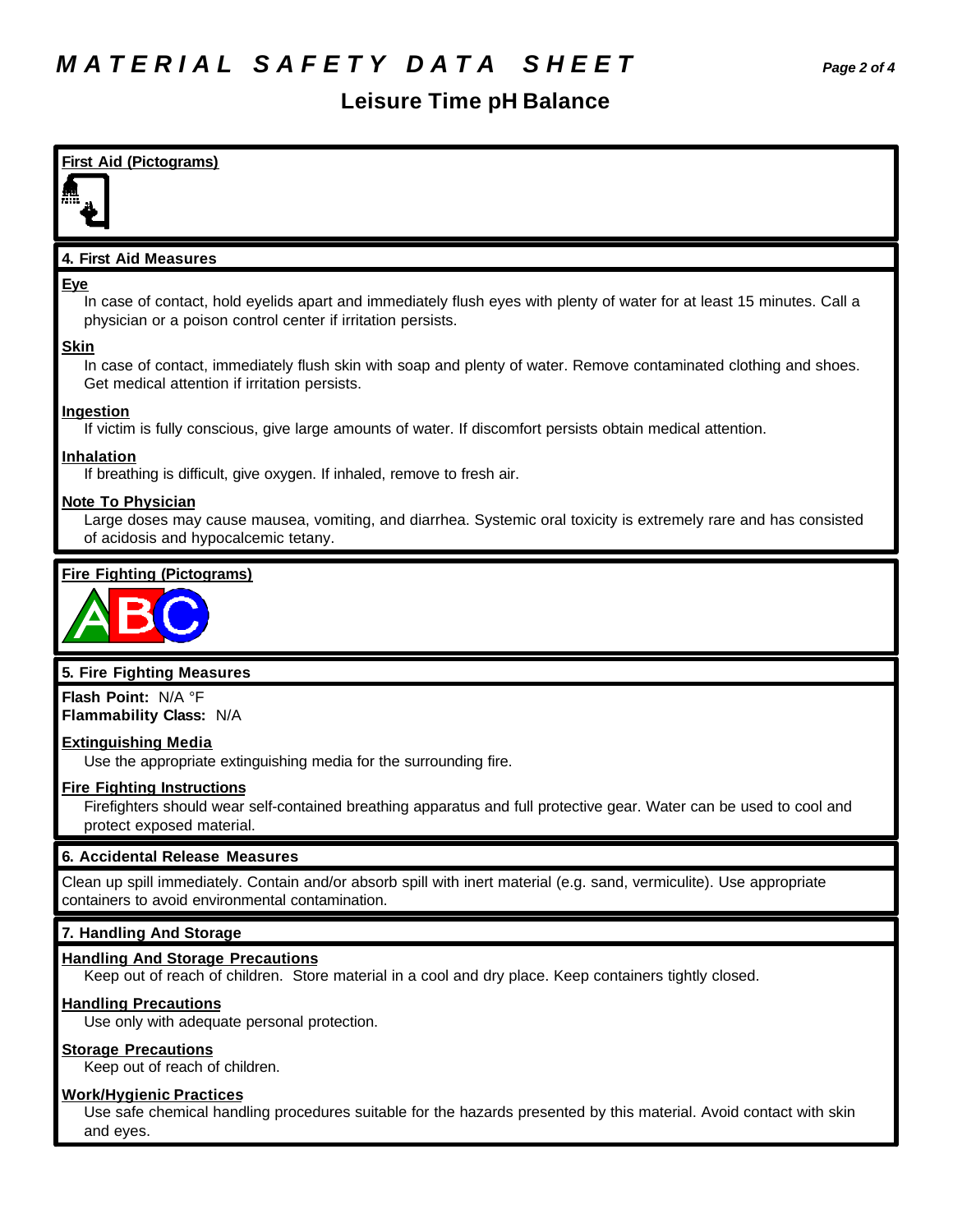# *M A T E R I A L S A F E T Y D A T A S H E E T Page 3 of 4*

# **Leisure Time pH Balance**

| <b>Protective Clothing (Pictograms)</b>                                                                                                                                                                                                                                                                                                    |
|--------------------------------------------------------------------------------------------------------------------------------------------------------------------------------------------------------------------------------------------------------------------------------------------------------------------------------------------|
| 8. Exposure Controls/Personal Protection                                                                                                                                                                                                                                                                                                   |
| <b>Engineering Controls</b><br>Local exhaust acceptable. Special exhaust not required.<br><b>Eye/Face Protection</b>                                                                                                                                                                                                                       |
| Safety glasses with side shields or goggles recommended.                                                                                                                                                                                                                                                                                   |
| <b>Skin Protection</b><br>Chemical-resistant gloves.                                                                                                                                                                                                                                                                                       |
| <b>Respiratory Protection</b><br>None normally required.                                                                                                                                                                                                                                                                                   |
| 9. Physical And Chemical Properties                                                                                                                                                                                                                                                                                                        |
| <b>Appearance</b><br>Colorless, clear to turbid liquid                                                                                                                                                                                                                                                                                     |
| Odor<br><b>Bland odor</b>                                                                                                                                                                                                                                                                                                                  |
| <b>Chemical Type: Mixture</b><br><b>Physical State: Liquid</b><br>Melting Point: N/A °F<br>Boiling Point: 212 °F<br><b>Specific Gravity: 1.46</b><br>Molecular Weight: Not determined<br>Percent Volitales: Not determined<br>Vapor Pressure: Not determined<br>pH Factor: 7-8<br>Solubility: Soluble<br>Evaporation Rate: Not established |
| 10. Stability And Reactivity                                                                                                                                                                                                                                                                                                               |
| <b>Stability: Stable</b><br>Hazardous Polymerization: Will not occur                                                                                                                                                                                                                                                                       |
| 11. Toxicological Information                                                                                                                                                                                                                                                                                                              |
| No Data Available                                                                                                                                                                                                                                                                                                                          |
| 12. Ecological Information                                                                                                                                                                                                                                                                                                                 |
| No Data Available                                                                                                                                                                                                                                                                                                                          |
| 13. Disposal Considerations                                                                                                                                                                                                                                                                                                                |
| Dispose in accordance with applicable federal, state and local government regulations.                                                                                                                                                                                                                                                     |
| 14. Transport Information                                                                                                                                                                                                                                                                                                                  |
| <b>Proper Shipping Name</b><br><b>NOT REGULATED</b>                                                                                                                                                                                                                                                                                        |